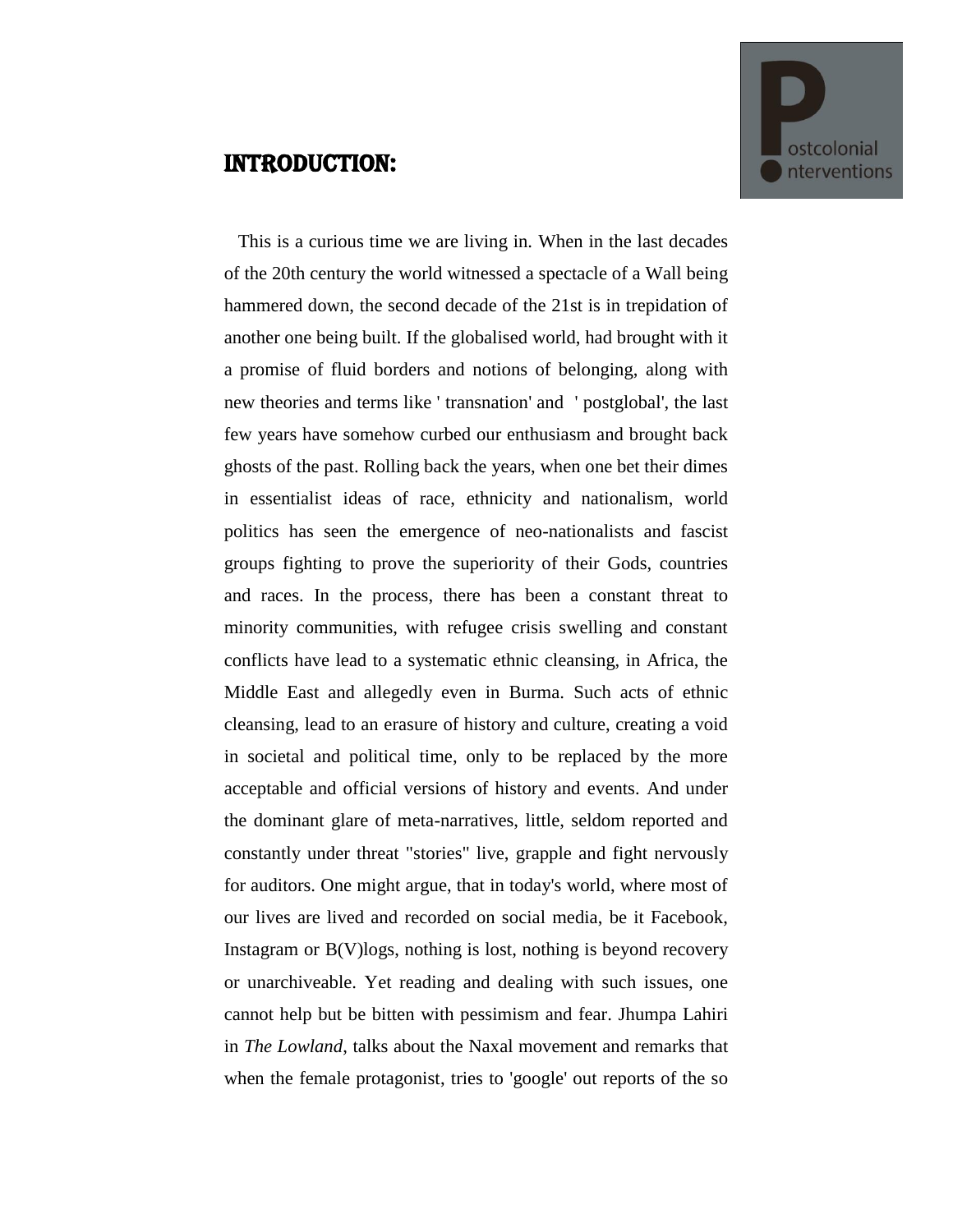## Postcolonial Interventions, Vol. II, Issue 1 (ISSN 2455-6564)

many 'disappearances' at the hands of the State Police, she draws a complete blank. It is then that we realise that in the war between private and personal narratives, between the local and the official, some stories remain unrecorded, untranslateable and even worse, untraceable.

 In the current issue of Postcolonial Interventions, we try to look into these issues and more. We have Esra Santesso talking about the difficulties of fitting in and belonging as a Turkish in European soil ( more specifically German, for she has Fatih Akin's film *Head On* as her case study) and the perceptive and incisive analysis uncovers certain pointers which generally get lost in the conflict of belonging for the migrant worker or refugee. On one hand, we have the memories of a long lost home and a desire to preserve one's memory of it and their native culture, and on the other, the possibility of belonging and self- fashioning in the more liberal West. The refugee/ migrant labourer is constantly shuttling between these two islands, never fully accepted in either without a sense of guilt or shame.

 Stories need to be told, re-told and circulated, lest we forget. And as Milan Kundera had remarked so many years ago, that the most crucial and poignant struggle is between power and memory. Ayesha Begum talks of the plight of the people of Palestine in her paper, something that has been in the news in recent times, troubling us with the reported atrocities and images of helpless civilians fleeing and cowering in ravaged buildings. A similar issue is dealt with by Claire Gallien in her in- depth analysis of Larissa Sansour's and Wael Shawky's Artwork. Gallien's sharp insights open up new avenues of thought, stimulating us, and making us question certain taken for granted ideas and assumptions.

 Natasa Thoudam in her article looks at issues closer to home. For years, the North East of India has complained of a step-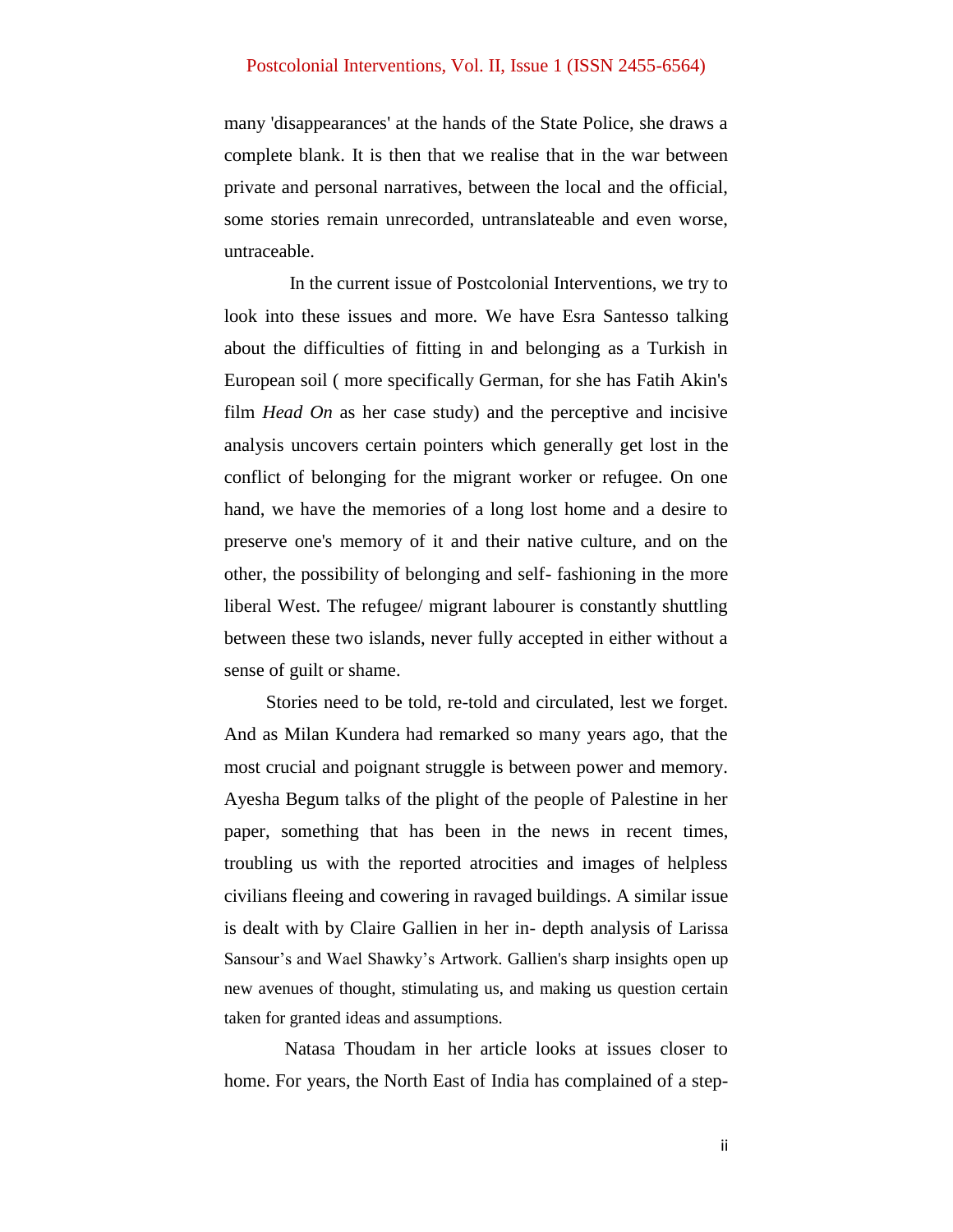## Postcolonial Interventions, Vol. II, Issue 1 (ISSN 2455-6564)

fatherly treatment from the Indian Government, leading to a clamour for self- determination and the imposition of the draconian AFPSA, which gives the Indian Army almost carte blanche to search, interrogate, arrest and torture without a warrant. As a predictable outcome, reports have surfaced of human rights abuse, reports that have been hushed up and dismissed by the Central Government. Thoudam's analysis brings under the scanner the assault, alleged rape and death of a Manipuri civilian at the hands of the Indian Army on the pretext (?) of her being a terrorist and part of an insurgency group. The struggle is not only between two political factions as it were, it is between memories, lived and imposed.

 The threat to minorities is not merely based on the twin axis of race and ethnicities but as Kapil Sharma shows in his analysis of the plight of the queer community in India, it is also an entwined with gender and sexuality. The LGBTQ community and a significant portion of the civil urban society have been voicing their support for the withdrawal of the Article 377 of the Indian Penal Code, which criminalises homosexuality. As the article tries to highlight, the assumption that homosexuality is a Western import is a hollow one, which tries to erase a long standing and often pictorial documentation of the presence and practice of samesex love. What this does, is to replace the multicultural past and history of a land, by a more essentialist, totalising and homogenised version of it, for the benefits of a neo-liberal, fascist and hegemonic regime.

 In fact, this is just one instance of how our present remains fissured by our problematic engagement with the past and as a result some of the ghosts we thought we had buried return to haunt our cherished gardens. This is evident from the paper by Allie Faden who looks at the uncanny resemblance between Daniel